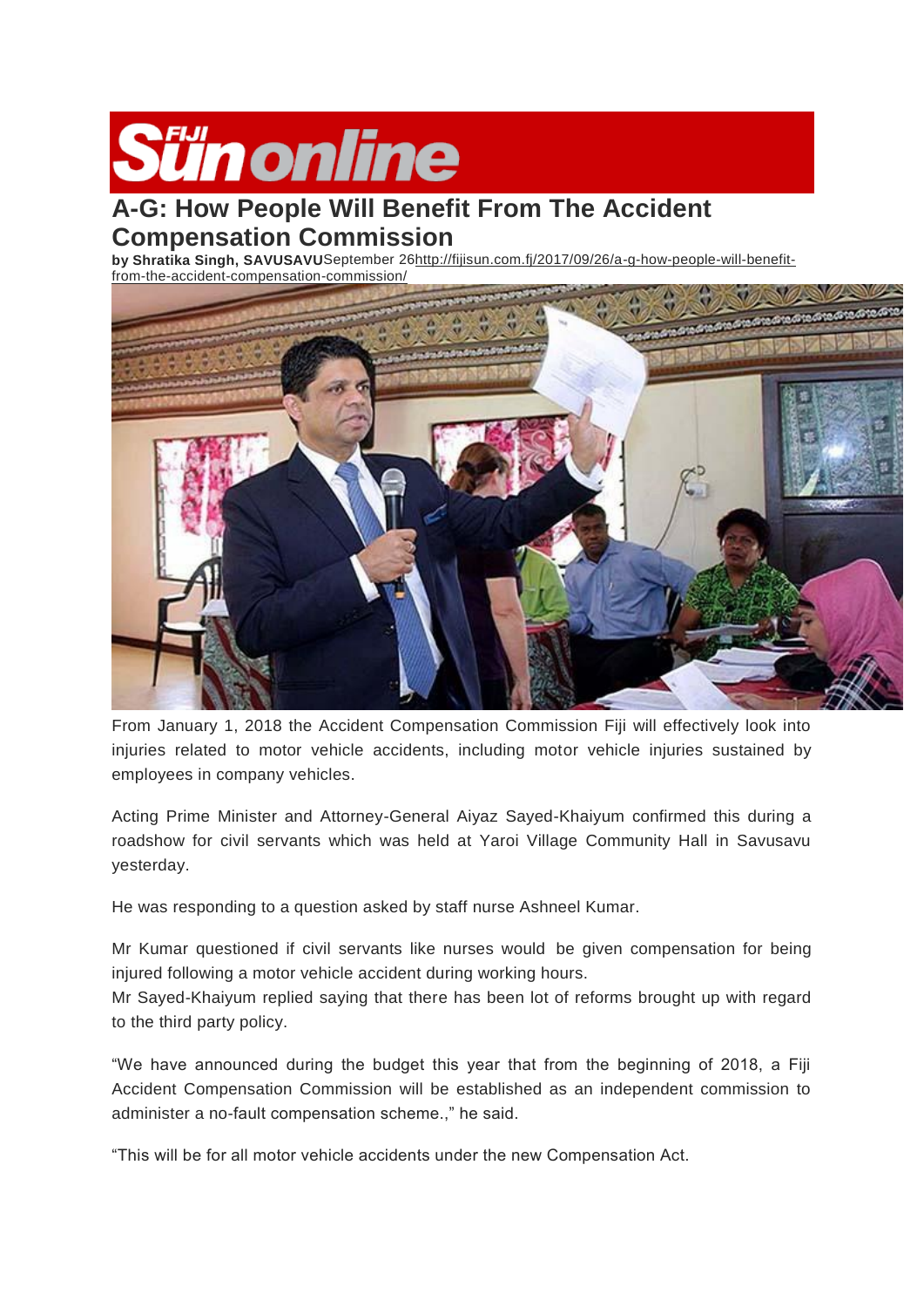"This is a very simple system and you do not have to go through the court system.

"If you are unhappy with the payout stated for injury then you have an option to go through the court system.

"We are in the process of appointing a chief executive officer and many more things.

"We are following the New Zealand system."



Meanwhile, Savusavu Subdivisional Hospital sister-in-charge Tarisi Racula requested for clarification on the meal allowance for nurses who work overtime pulling from the morning shift to the afternoon shift.

"If possible we nurses can claim meal allowance when we do double shift," Ms Racula said.

"I believe what we are receiving is not nutritional."

Director of Civil Service Reform Management Unit Jane Curran clarified the issue saying there are provisions for meal claims however not in cases where meals were provided, which is the case in hospitals.

"If your ministry is providing the meal then you can't claim meal allowance.

"It is the ministry that decides to whom or when to give the meal allowance.

"The question of quality needs to be addressed separately."

Mr Sayed-Khaiyum said he thought such policies on whether nurses were given meals or allowed to claim meal allowance needed to be looked into.